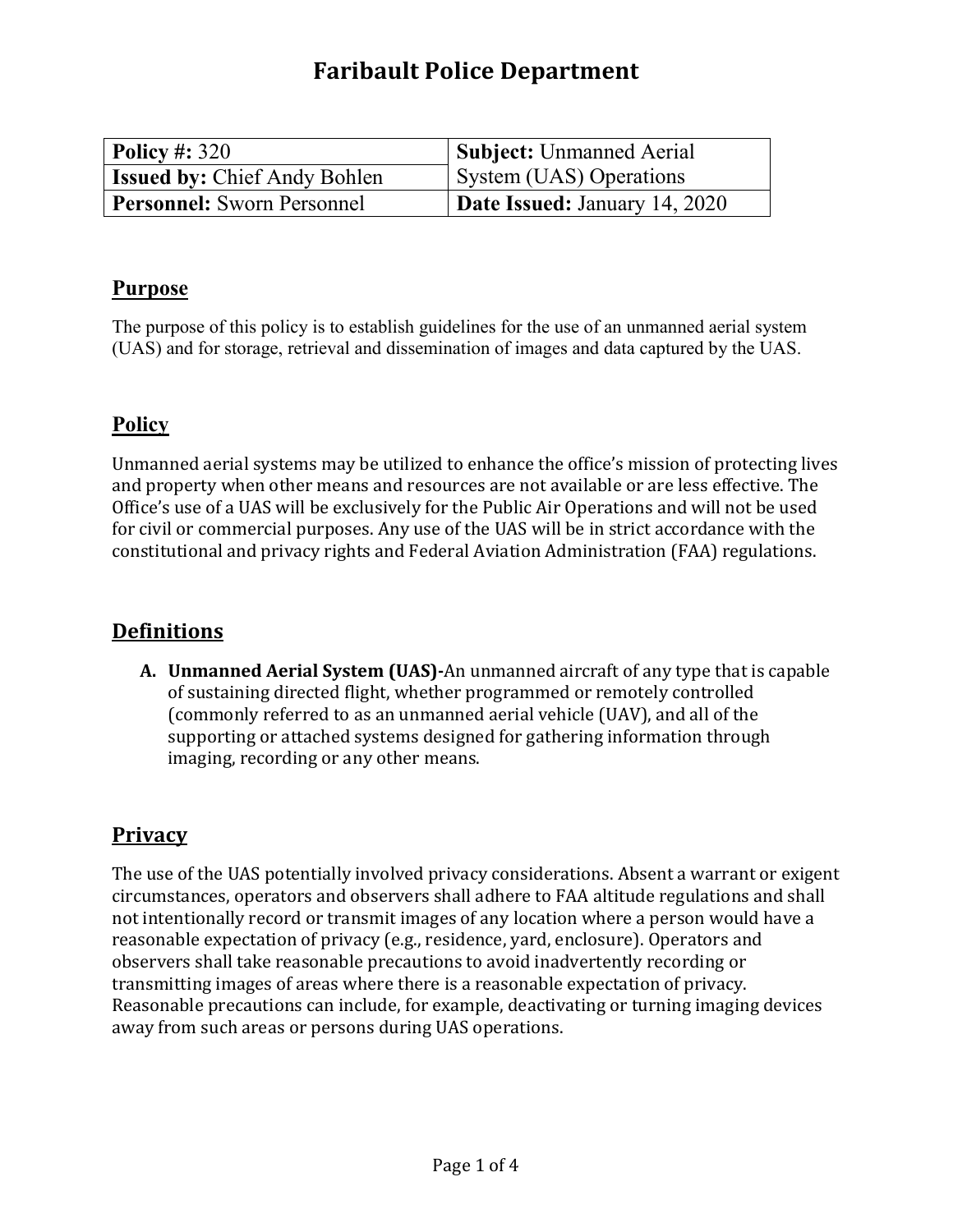# **Program Coordinator**

The Chief will appoint a program coordinator who will be responsible for the management of the Faribault Police Department UAS program. The program coordinator will ensure that policies and procedures conform to current laws, regulations and best practices and will have the following additional responsibilities:

- Ensuring the UAS is in compliance with the FAA regulations
- Ensuring the UAS is properly registered (including renewals and updating of information) and marked and that there is adequate proof of ownership.
- If applicable, Coordinating the FAA Certificate of Waiver or Authorization (COA) application process and ensuring that the COA is current: or ensuring that the Office's Drone Pilots have received and maintain a FAA part 107 certificate.
- Ensuring that all authorized operators and required observers have completed all required FAA and office-approved training in the operation, applicable laws, policies and procedures regarding use of the UAS.
- Developing uniform protocol for submission and evaluation of requests to deploy a UAS, including urgent requests made during ongoing or emerging incidents. Deployment of a UAS shall require authorization of the on-duty supervisor as well as the Program Coordinator or Chief Pilot depending on the type of mission.
- Implementing a system for public notification of UAS deployment.
- Developing an operational protocol governing the deployment and operations of a UAS including, but not limited to, safety oversight, use of visual observers, establishment of lost link procedures and secure communication with air traffic control facilities.
- Developing a protocol for fully documenting all missions.
- Developing a UAS inspection, maintenance and record-keeping protocol to ensure continuing airworthiness of a UAS, up to and including its overhaul or life limits.
- Developing protocols to ensure that all data intended to be used as evidence are accessed, maintained, stored and retrieved in a manner that ensures its integrity as evidence, including strict adherence to chain of custody requirements. Electronic trails, including encryption, authenticity certificates and date and time stamping, shall be used as appropriate to preserve individual rights and to ensure the authenticity and maintenance of a secure evidentiary chain of custody.
- Developing protocols that ensure retention and purge periods are maintained in accordance with established records retention schedules.
- Facilitating law enforcement access to images and date captured by the UAS.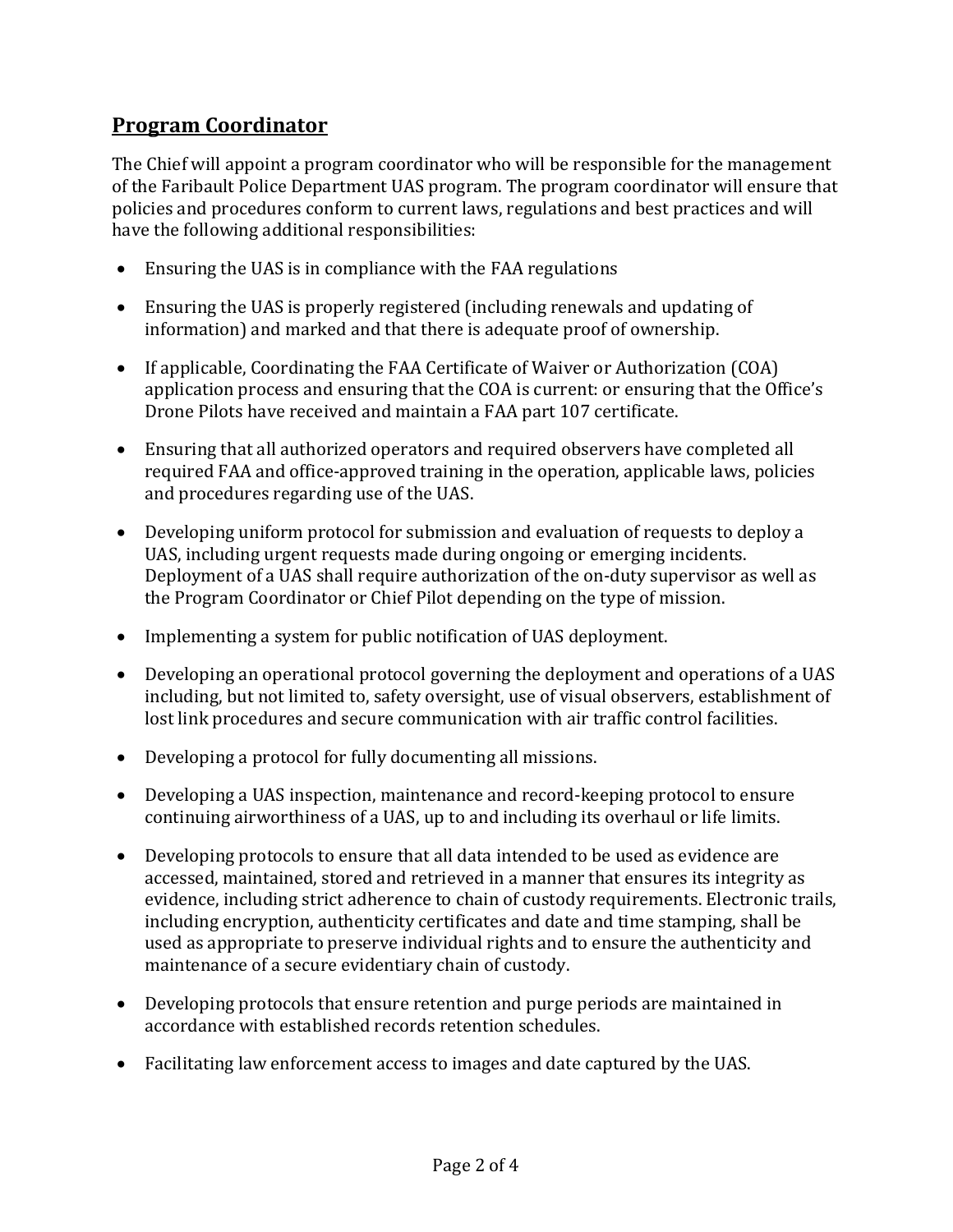- Recommending program enhancements, particularly regarding safety and information security.
- Ensuring that established protocols are followed by monitoring the training program and deployment of the UAS.

# **USE OF UAS**

Only authorized operators who have completed the required training shall be permitted to operate the UAS.

Use of vision enhancement technology (e.g. , thermal and other imaging equipment not generally available to the public) is permissible in viewing areas only where there is not protectable privacy interest or when in compliance with a search warrant or court order. In all other instances, legal counsel should be consulted.

UAS operations should only be conducted during daylight hours and only operated in the dark under exigent circumstances. AUAS should not be flown over populated areas without FAA approval.

Requests from other agencies for UAS support will be made through the on-duty supervisor, who will contact the Program Coordinator or Chief Pilot. In cases of emergent situations, the on duty supervisor shall attempt to make contact with the Program Coordinator or Chief Pilot, however, may approve immediate deployment of on duty UAS Unit Personnel who are capable of operating the UAS within policy, procedure and Federal regulations.

Operators must check Temporary Flight Restrictions (TFR's) prior to deployment.

Federal Aviation Administration's website for TFR restrictions:<http://tfr.gov/tfr2/list.html>

# **PROHIBITED USE**

The UAS video surveillance equipment shall not be used:

- To conduct random surveillance activities.
- To target a person based solely on individual characteristics, such as, but not limited to race, ethnicity, national origin, religion, disability, gender or sexual orientation.
- To harass, intimidate or discriminate against any individual or group.
- To conduct personal business of any type.

The UAS shall not be weaponized.